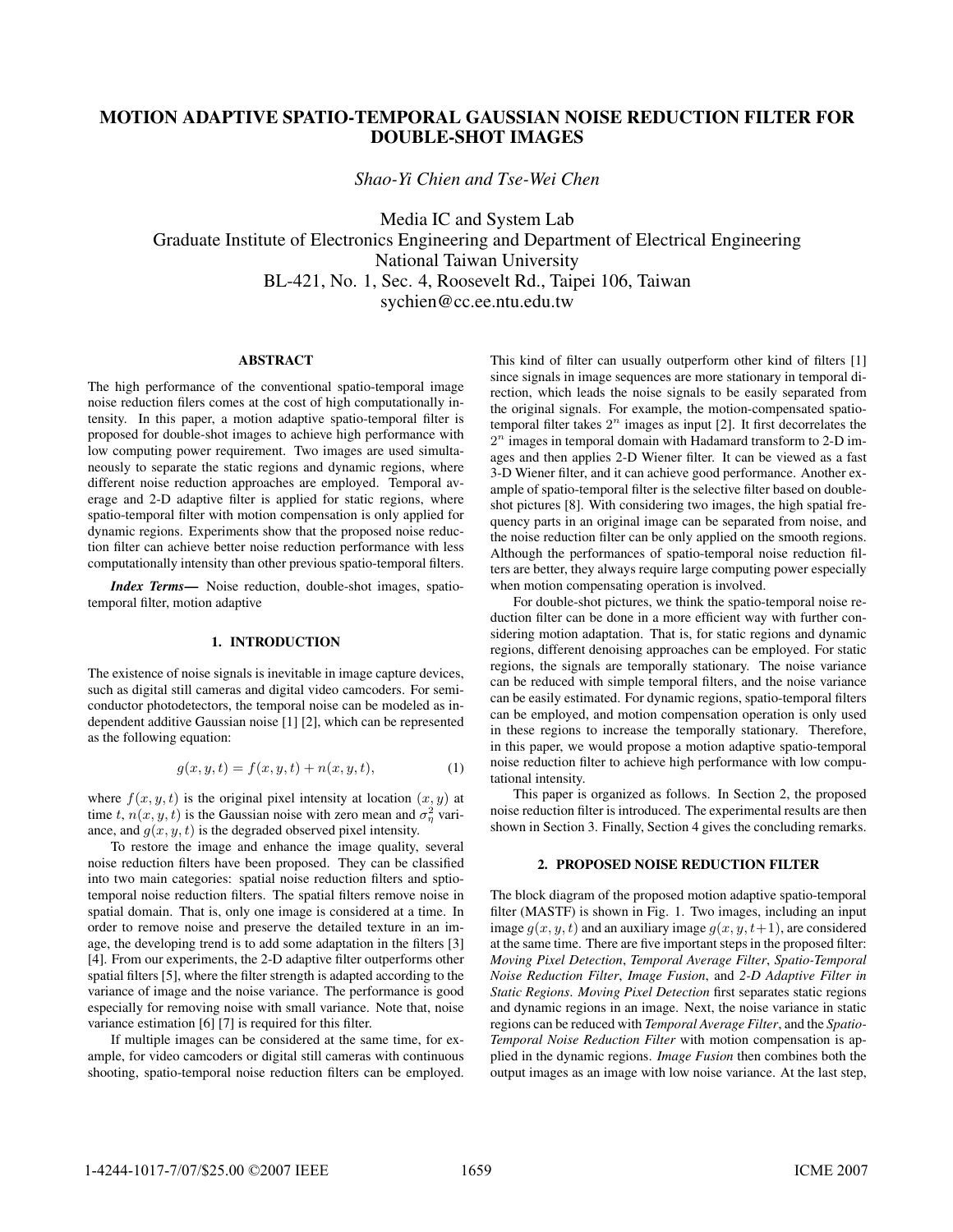

**Fig. 1**. Block diagram of the proposed motion adaptive noise reduction filter.

*2-D Adaptive Filter in Static Regions* can further reduce the noise in the static regions. The details of each operation are described as follows.

We first define the mean absolute difference (MAD) of a correlation window around a pixel  $(x, y)$  with motion vector  $(u, v)$  as

$$
MAD_{(x,y,t)}(u,v) =
$$
  
\n
$$
\frac{1}{(2M+1)(2N+1)} \sum_{m=-M}^{M} \sum_{n=-N}^{N} |g(x+m, y+n, t) -
$$
  
\n
$$
g(x+m+u, y+n+v, t+1)|, \quad (2)
$$

where  $(2M + 1)$  and  $(2N + 1)$  are the width and height of the correlation window. With  $MAD_{(x,y,t)}(0,0)$ , we can separate dynamic regions and static regions and record the positions of dynamic pixels in the "moving pixel mask,"  $mp(x, y, t)$ :

$$
mp(x, y, t) = \begin{cases} 0 & \text{if } MAD_{(x, y, t)}(0, 0) < mth \\ 1 & \text{else} \end{cases}
$$
 (3)

where  $mth$  is a threshold value and is proportional to the noise standard deviation. The empirical value of  $mth$  is  $1.5\sigma_{\eta}$ . An example of the moving pixel mask is shown in Fig. 2(b), where the MPEG video sequence *Weather* is used. Note that, the noise variance  $\sigma_{\eta}^2$  can be derived by noise variance estimation [6], or it can also be calculated derived by noise variance estimation [6], or it can also be calculated iteratively from the frame difference of the static regions.

In static regions, the signals are temporally stationary. A simple temporal average filter can be applied to reduce the variance of noise signals in *Temporal Average Filter* step. That is, for  $mp(x, y, t)=0$ ,

$$
ta(x, y, t) = \frac{1}{2}[g(x, y, t) + g(x, y, t + 1)],
$$
\n(4)

with which the noise variance is reduced to  $\sigma_{\eta}^2/2$ .<br>On the other hand in the dynamic regions

On the other hand, in the dynamic regions, the dense motion field is first derived as the following equation.

$$
(U_{(x,y,t)}, V_{(x,y,t)}) = \arg\min_{(u,v)} MAD_{(x,y,t)}(u,v),
$$
 (5)



**Fig. 2**. (a) Sequence *Weather*. (b) The moving pixel mask  $mp(x, y, t)$ .

where  $(U_{(x,y,t)}, V_{(x,y,t)})$  is the motion vector of the pixel  $(x, y)$ . Next, a spatio-temporal filter can be employed with motion compensation in *Spatio-Temporal Noise Reduction Filter* step. Here, a 3-D extension of a 2-D adaptive filter [5] is employed as follows.

$$
st(x, y, t) = g(x, y, t) - \frac{\min\{\sigma_{tl}^2, \sigma_{\eta}^2\}}{\sigma_{tl}^2} [g(x, y, t) - mt(x, y, t)],
$$
 (6)

where

 $\sim$ 

 $\mathbb{R}^2$ 

$$
mt(x, y, t) = \frac{1}{2(2R+1)(2S+1)} \times
$$
  
\n
$$
\left\{ \sum_{m=-R}^{R} \sum_{n=-S}^{S} g(x+m, y+n, t) + \sum_{m=-R}^{R} \sum_{n=-S}^{S} g(x+m+U, y+n+V, t+1) \right\},
$$
(7)  
\n
$$
\sigma_{tl}^{2} = \frac{1}{2(2R+1)(2S+1)} \times
$$
  
\n
$$
\left\{ \sum_{m=-R}^{R} \sum_{n=-S}^{S} \left[ g(x+m, y+n, t) - mt(x, y, t) \right]^{2} + \sum_{m=-R}^{R} \sum_{n=-S}^{S} \left[ g(x+m+U, y+n+V, t) - mt(x, y, t) \right]^{2} \right\}. \quad (8)
$$

Note that, only pixels with  $mp(x, y, t) = 1$  need to be considered for both motion estimation and spatio-temporal filter, which can save a lot of computation.

In *Image Fusion*, the two images,  $ta(x, y, t)$  and  $st(x, y, t)$ , are then fused together to form a partial restored image  $f'(x, y, t)$  as the following equation following equation.

$$
f'(x, y, t) = \begin{cases} ta(x, y, t) & \text{if } mp(x, y, t) = 0 \\ st(x, y, t) & \text{else} \end{cases}
$$
 (9)

After that, in *2-D Adaptive Filter in Static Regions* step, since the noise variance of the static regions in  $f'(x, y, t)$  is smaller that that that of  $g(x, y, t)$  2-D adaptive filter can perform well as shown in the of  $q(x, y, t)$ , 2-D adaptive filter can perform well, as shown in the following equations.

$$
\hat{f}(x, y, t) = \begin{cases}\n f'(x, y, t) & \text{if } mp(x, y, t) = 1 \\
f'(x, y, t) - \frac{\min\{\sigma_L^2, \sigma_\eta^2/2\}}{\sigma_L^2} \times \\
[f'(x, y, t) - m(x, y, t)] & \text{else}\n\end{cases}
$$
\n(10)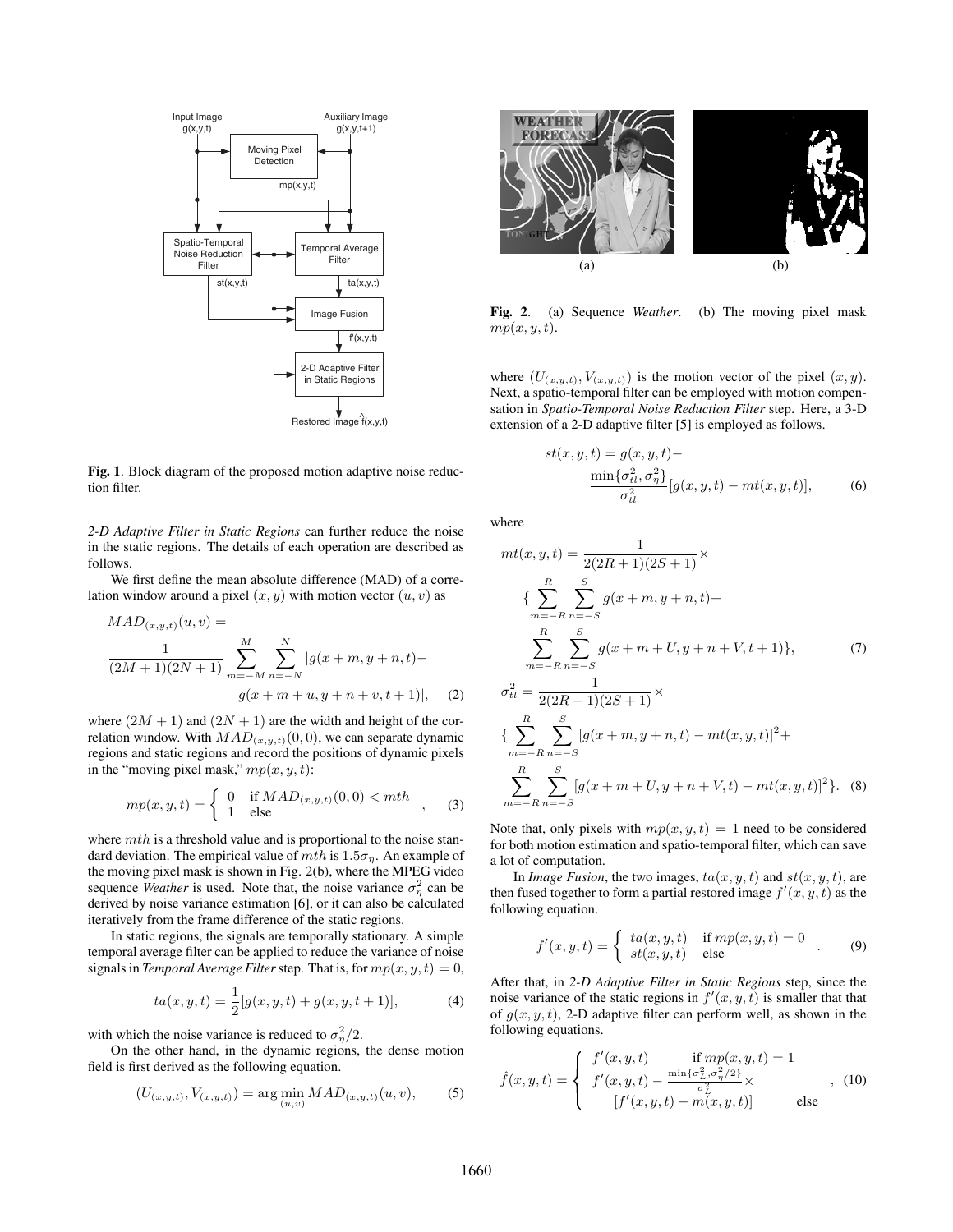where

$$
m(x, y, t) = \frac{1}{(2R+1)(2S+1)} \times
$$
  

$$
\sum_{m=-R}^{R} \sum_{n=-S}^{S} f'(x+m, y+n, t),
$$
(11)  

$$
\sigma_L^2 = \frac{1}{(2R+1)(2S+1)} \times
$$
  

$$
\sum_{m=-R}^{R} \sum_{n=-S}^{S} [f'(x+m, y+n, t) - m(x, y, t)]^2.
$$
(12)

The final output restored image is  $\hat{f}(x, y, t)$ .

### **3. EXPERIMENTAL RESULTS**

Six noise reduction filters are used for comparison. They are 2-D adaptive filter (2DA) [5], detail-preserving filter (DP) [3], selective filter based on double-shot images (DS) [8], motion-compensated spatio-temporal filter with two images and four images (MC2 and MC4) [2], and the proposed motion adaptive spatio-temporal filter (MASTF), whose parameters are set as  $M = N = 4$  and  $R =$  $S = 1$ . Among them, 2DA and DP are spatial filters, and the other four filters are spatio-temporal filters. Note that, the same dense motion estimation algorithm is applied for MC2, MC4, and MASTF. For DS, we did not implement the motion compensation operation, and so the performance may be lower than the original filter for test sequences with dynamic scenes. Three test sequences are employed. *Sean* and *Weather* are standard test video sequences from MPEG, and *Peppers* is an image. For *Sean* and *Weather*, frame 19, 19–20, or 19–22, are used if one, two, or four images are required for each algorithm. The image *Peppers* is duplicated to several copies, and they are added noise independently as the test bench for an ideal static scene situation.

The objective evaluation results are shown in Table 1, where PSNR is used as the evaluation criterion, and sequences with different noise variances ( $\sigma_{\eta} = 5, 10,$  and 15) are tested. From the table, it shows that in most cases, spatio-temporal filters perform better than spatial filters. It also shows that the performance of the proposed filter, MASTF, is similar to that of MC4 and is better than MC2 and DS. On the other side, Table 2 presents the runtime comparison of different spatio-temporal filters, where the test platform is a PC with Intel Pentium M 1.6 MHz CPU. It shows that the proposed filter requires much less computation power. From these experiments, it is proved that the proposed filter can achieve the similar performance of MC4 with much less computational intensity.

The subjective evaluation results with sequence *Sean* with  $\sigma_n^2 =$ The subjective evaluation results with sequence *seah* with  $\sigma_{\eta} = 100$  are shown in Fig. 3. It also shows the performance of MASTF is similar to that of MC4 and is better than those of other filters, since similar to that of MC4 and is better than those of other filters, since it can remove the noise and maintain the details of the face and tie as well. Another test image sequences *NTU Sports Center* are captured by a digital still camera, Canon EOS 350D, with double shooting at ISO value of 1600, as shown in Fig. 4. Note that, raw data format is used to avoid the influence from image signal processing and JPEG compression. With the noise variance estimation [6], we find the noise variance is only 22. Parts of the noise-reduced images are shown in Fig. 5. It also shows that compared with other filters, the proposed noise reduction filter can perform well and keep the details as well.

**Table 1**. PSNR Comparison of Different Noise Reduction Filters.

|                        | $PSNR$ (dB) |                         |           |                        |                          |              |
|------------------------|-------------|-------------------------|-----------|------------------------|--------------------------|--------------|
| Sequence<br>(PSNR(dB)) | 2DA<br>[5]  | DP<br>$\lceil 3 \rceil$ | DS<br>[8] | MC <sub>2</sub><br>[2] | MC4<br>$\lceil 2 \rceil$ | <b>MASTF</b> |
| Sean (34.79)           | 37.94       | 33.02                   |           | 37.69 39.12 39.90      |                          | 39.54        |
| Sean (28.56)           | 32.99       | 32.00                   | 32.89     | 34.01                  | 35.00                    | 35.03        |
| Sean (24.88)           | 30.08       | 29.57                   | 30.23     | 30.85 31.67            |                          | 32.26        |
| Weather (34.91)        | 37.43       | 31.00                   | 35.61     | 38.82 39.73            |                          | 39.05        |
| Weather (28.59)        | 32.02       | 30.12                   | 31.23     | 33.39                  | 34.57                    | 33.92        |
| Weather $(24.98)$      | 28.94       | 28.24                   | 28.57     | 30.15                  | 31.20                    | 31.02        |
| Peppers $(34.86)$      | 37.19       | 33.92                   | 37.51     | 38.37                  | 39.60                    | 39.04        |
| Peppers $(28.49)$      | 33.12       | 32.98                   |           | 33.56 33.72 34.44      |                          | 34.99        |
| Peppers $(24.89)$      | 30.65       | 30.29                   | 31.21     | 31.02                  | 31.52                    | 32.70        |

**Table 2**. Runtime Comparison of Different Spatio-Temporal Filters.

|                     |                 | Runtime (s) |              |
|---------------------|-----------------|-------------|--------------|
| Sequence (size)     | MC <sub>2</sub> | MC4         | <b>MASTF</b> |
| Sean (352x288)      | 67.86           | 203.03      | 0.44         |
| Weather (352x288)   | 67.72           | 203.06      | 4.08         |
| Peppers $(512x512)$ | 177.16          | 531.08      | 0.49         |

#### **4. CONCLUSION**

In this paper, a motion adaptive spatio-temporal noise reduction filter is proposed for double-shot pictures. This filter separates static regions and dynamic regions first and adaptively applies different noise reduction techniques for different regions. For static regions, temporal average filter followed by 2-D adaptive filter is used. Spatiotemporal filter is employed for dynamic regions with motion compensation. Experiments show that the proposed filter can achieve the best performance with only light computation power requirement. The proposed algorithm still has the limitation to be employed only for situations with zero or near zero camera motion in the period of double-shot, for example, when digital still cameras are placed on tripods. It will be included in our future work to extend it to more general situations.

#### **5. REFERENCES**

- [1] J. C. Brailean, R. P. Kleihorst, S. Efstratiadis, A. K. Katsaggelos, and R. L. Lagendijk, "Noise reduction filters for dynamic image sequences: a review," *Proceedings of the IEEE*, vol. 83, no. 9, pp. 1272 – 1292, Sept. 1995.
- [2] K. J. Boo and N. K. Bose, "A motion-compensated spatiotemporal filter for image sequences with signal-dependent noise," *IEEE Transactions on Circuits and Systems for Video Technology*, vol. 8, no. 3, pp. 287 – 298, June 1998.
- [3] G. Ramponi, "Detail-preserving filter for noisy images," *Electronics Letters*, vol. 31, no. 11, pp. 865 – 866, May 1995.
- [4] J. N. Lin, X. Nie, and R. Unbehauen, "Two-dimensional LMS adaptive filter incorporating a local-mean estimator for image processing," *IEEE Transactions on Circuits and Systems–II*